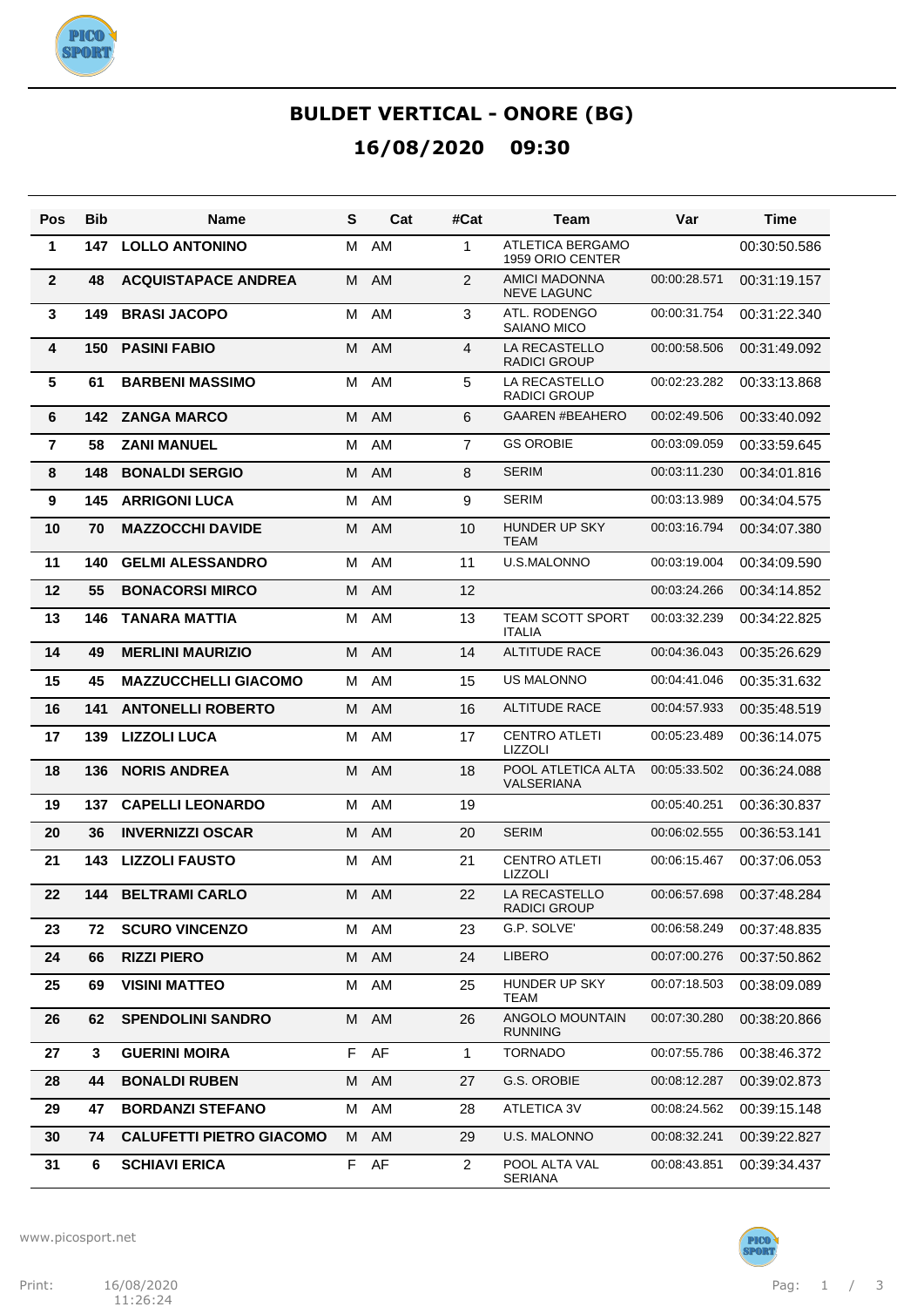

| Pos | <b>Bib</b>     | Name                        | S  | Cat  | #Cat           | Team                                           | Var          | Time         |
|-----|----------------|-----------------------------|----|------|----------------|------------------------------------------------|--------------|--------------|
| 32  | 51             | <b>BERTOCCHI SIMONE</b>     | М  | AM   | 30             | ANGOLO MOUNTAIN<br><b>RUNNING</b>              | 00:09:16.290 | 00:40:06.876 |
| 33  | 29             | <b>GIUDICI TARCISIO</b>     | M  | AM   | 31             | <b>G.S. MARINELLI</b>                          | 00:09:47.544 | 00:40:38.130 |
| 34  | 30             | <b>DENTELLA FILIPPO</b>     | M  | AM   | 32             | ASD GAN NEMBRO                                 | 00:09:49.547 | 00:40:40.133 |
| 35  | 57             | <b>LIGUORI RENATO</b>       | M  | AM   | 33             | <b>VILLESE RUNNING</b>                         | 00:10:02.525 | 00:40:53.111 |
| 36  | 27             | <b>VALSECCHI GIULIO</b>     | M  | AM   | 34             | <b>RUNNERS BERGAMO</b>                         | 00:10:12.800 | 00:41:03.386 |
| 37  | 14             | <b>SOFFIA ELENA</b>         | F  | AF   | 3              | <b>GS MARATONETI</b><br><b>CASSANO MAGNAGO</b> | 00:10:47.311 | 00:41:37.897 |
| 38  | 68             | <b>ROBECCHI GIORGIO</b>     | M  | AM   | 35             | <b>LA RECASTELLO</b><br><b>RADICI GROUP</b>    | 00:10:50.985 | 00:41:41.571 |
| 39  | 17             | <b>FACCANONI IRENE</b>      | F  | AF   | 4              | POOL ATLETICA ALTA<br>VALSERIANA               | 00:11:07.794 | 00:41:58.380 |
| 40  | 28             | <b>CAPELLI MARCO LUIGI</b>  | М  | AM   | 36             | ATL. MARATHON<br>ALMENNO S.S.                  | 00:11:27.533 | 00:42:18.119 |
| 41  | 42             | <b>BERTOLAZZI MARCELLO</b>  | M  | AM   | 37             | $\overline{a}$                                 | 00:11:52.791 | 00:42:43.377 |
| 42  | 31             | <b>SCHENA ANGELO</b>        | M  | AM   | 38             |                                                | 00:12:23.036 | 00:43:13.622 |
| 43  | 15             | <b>PELLICIOLI ELISA</b>     | F  | AF   | 5              | LUMEZZANE<br><b>ATLETICA</b>                   | 00:12:57.040 | 00:43:47.626 |
| 44  | 35             | <b>BAGGI ANGELO</b>         | М  | AM   | 39             | <b>ATLETICA VALLE</b><br><b>IMAGNA</b>         | 00:13:01.295 | 00:43:51.881 |
| 45  | 33             | <b>ROSSAINI DAVIDE</b>      | M  | AM   | 40             | <b>GSA SOVERE</b>                              | 00:13:17.050 | 00:44:07.636 |
| 46  | 46             | <b>FORCELLA STEFANO</b>     | м  | AM   | 41             | POL.VILLESE                                    | 00:13:23.289 | 00:44:13.875 |
| 47  | 8              | <b>GUZZI MARIA CRISTINA</b> | F  | AF   | 6              | <b>ATLETICA SAN</b><br><b>MARCO</b>            | 00:13:24.803 | 00:44:15.389 |
| 48  | 41             | <b>CHIARI WALTER</b>        | M  | AM   | 42             | <b>ATLETICA 3V</b>                             | 00:13:54.026 | 00:44:44.612 |
| 49  | $\overline{7}$ | <b>FELICIANI ROBERTA</b>    | F  | AF   | $\overline{7}$ | PODISTI DUE<br><b>CASTELLI</b>                 | 00:13:55.301 | 00:44:45.887 |
| 50  | 5              | <b>DEDEI DENISE</b>         | F  | AF   | 8              |                                                | 00:14:03.306 | 00:44:53.892 |
| 51  | 73             | <b>CALVETTI LUCIANO</b>     | м  | AM   | 43             | U.S. MALONNO                                   | 00:14:04.678 | 00:44:55.264 |
| 52  | 59             | <b>MARCOZZI MANRICO</b>     | м  | AM   | 44             | <b>ATLETICA 3V</b>                             | 00:14:20.501 | 00:45:11.087 |
| 53  | 53             | <b>ANCELSTI MARINO</b>      | м  | AM   | 45             | <b>ATLETICA 3V</b>                             | 00:14:28.767 | 00:45:19.353 |
| 54  | 16             | <b>GOSIO SARA</b>           |    | F AF | 9              | POOL ATLETICA ALTA<br>VALSERIANA               | 00:14:45.527 | 00:45:36.113 |
| 55  | 26             | <b>VITALI LUCA</b>          | м  | AM   | 46             | <b>CENTRO ATLETI</b><br>LIZZOLI                | 00:14:57.297 | 00:45:47.883 |
| 56  | 39             | <b>FRANCHINI GABRIELE</b>   | M  | AM   | 47             |                                                | 00:14:58.279 | 00:45:48.865 |
| 57  | 40             | <b>BUGINI CARLO</b>         | М  | AM   | 48             |                                                | 00:15:21.289 | 00:46:11.875 |
| 58  | 9              | <b>BELLORINI OMBRETTA</b>   | F. | AF   | 10             | <b>ATLETICA 3V</b>                             | 00:15:21.788 | 00:46:12.374 |
| 59  | 1              | <b>MARRI VIVIANA</b>        | F  | AF   | 11             | <b>SCOTT OCR TEAM</b><br><b>ITALY LWT</b>      | 00:15:52.844 | 00:46:43.430 |
| 60  | 67             | <b>CHIAPPA ALESSANDRO</b>   |    | M AM | 49             | <b>CARVICO SKY</b><br><b>RUNNING</b>           | 00:16:02.427 | 00:46:53.013 |
| 61  | 63             | <b>SILVA MARIO</b>          |    | M AM | 50             | <b>GAAREN #BEAHERO</b>                         | 00:16:07.696 | 00:46:58.282 |
| 62  | 10             | <b>BATTAGLIA MARISA</b>     |    | F AF | $12 \,$        |                                                | 00:16:46.265 | 00:47:36.851 |
| 63  | 71             | <b>TORCHITTI VITTORIO</b>   | м  | AM   | 51             | RECASTELLO RADICI<br><b>GROUP</b>              | 00:16:51.914 | 00:47:42.500 |

www.picosport.net



PICO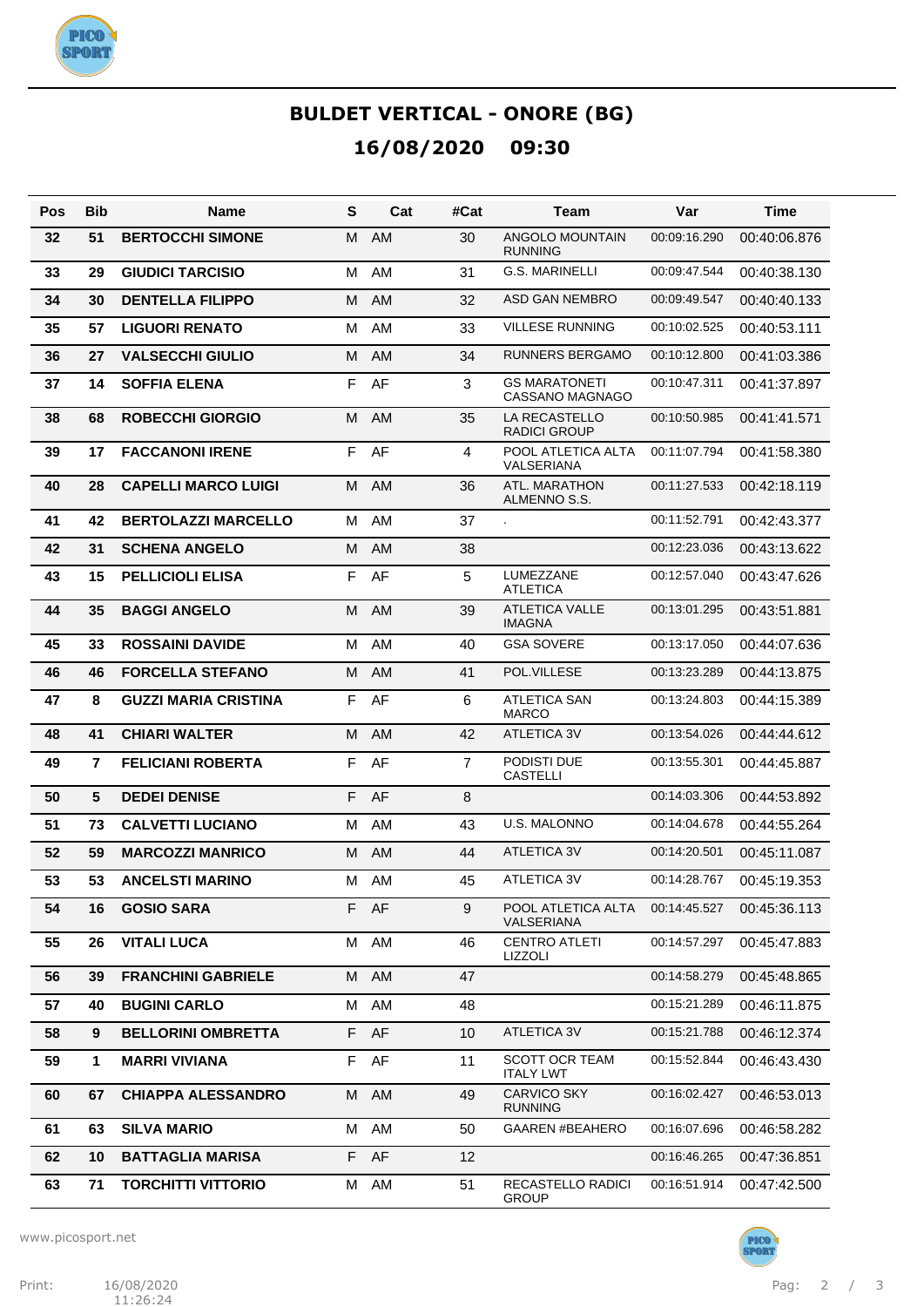

| Pos | <b>Bib</b>     | <b>Name</b>                 | S | Cat       | #Cat | <b>Team</b>                               | Var          | <b>Time</b>  |
|-----|----------------|-----------------------------|---|-----------|------|-------------------------------------------|--------------|--------------|
| 64  | 34             | <b>FERRARI AGOSTINO</b>     | M | <b>AM</b> | 52   | <b>G.S. AVIS TREVIGLIO</b>                | 00:17:17.039 | 00:48:07.625 |
| 65  | $\overline{2}$ | <b>SOTTOCORNOLA CLAUDIA</b> | E | AF        | 13   | 3LIFE                                     | 00:17:52.040 | 00:48:42.626 |
| 66  | 50             | <b>BEGGIATO CARLO</b>       | м | AM        | 53   |                                           | 00:17:58.723 | 00:48:49.309 |
| 67  | 11             | <b>IPINO MICHELA</b>        | F | AF        | 14   | <b>RUNNING STORE</b>                      | 00:18:21.550 | 00:49:12.136 |
| 68  | 37             | <b>GAROFALO DANIELE</b>     | м | AM        | 54   | <b>SCOTT OCR TEAM</b><br><b>ITALY LWT</b> | 00:18:27.510 | 00:49:18.096 |
| 69  | 18             | <b>CAMANINI LELIA MARIA</b> | F | AF        | 15   | <b>ATLETICA REBO</b><br><b>BUSSAGO</b>    | 00:19:48.027 | 00:50:38.613 |
| 70  | 52             | <b>COLOMBI GIANLUIGI</b>    | M | AM        | 55   |                                           | 00:19:58.746 | 00:50:49.332 |
| 71  | 64             | <b>BADONI GUIDO</b>         | M | AM        | 56   | PODISTI DUE<br><b>CASTELLI</b>            | 00:20:22.160 | 00:51:12.746 |
| 72  | 56             | <b>MERLA LUCIANO</b>        | M | AM        | 57   | <b>RECASTELLO RADICI</b><br><b>GROUP</b>  | 00:20:53.168 | 00:51:43.754 |
| 73  | 54             | <b>TOFFANO ROBERTO</b>      | м | AM        | 58   | ATL, ALTA<br>VALTELLINA                   | 00:20:57.925 | 00:51:48.511 |
| 74  | 38             | <b>PANIZ SANDRO</b>         | M | AM        | 59   | <b>ATHLETIC TEAM</b><br>LARIO             | 00:23:06.698 | 00:53:57.284 |
| 75  | 32             | <b>CIRESA VITTORIO</b>      | м | AM        | 60   | ATLETICA 3V                               | 00:23:32.724 | 00:54:23.310 |
| 76  | 12             | <b>FLAUTO ANTONELLA</b>     | E | AF        | 16   | <b>ATLETICA 3V</b>                        | 00:23:55.519 | 00:54:46.105 |
| 77  | 4              | <b>COVELLI ERICA</b>        | F | AF        | 17   | POL.VILLESE                               | 00:28:11.254 | 00:59:01.840 |
| 78  | 65             | <b>CANCARE GIACOMO</b>      | M | AM        | 61   | <b>RUNNERS BERGAMO</b>                    | 00:33:02.531 | 01:03:53.117 |

www.picosport.net



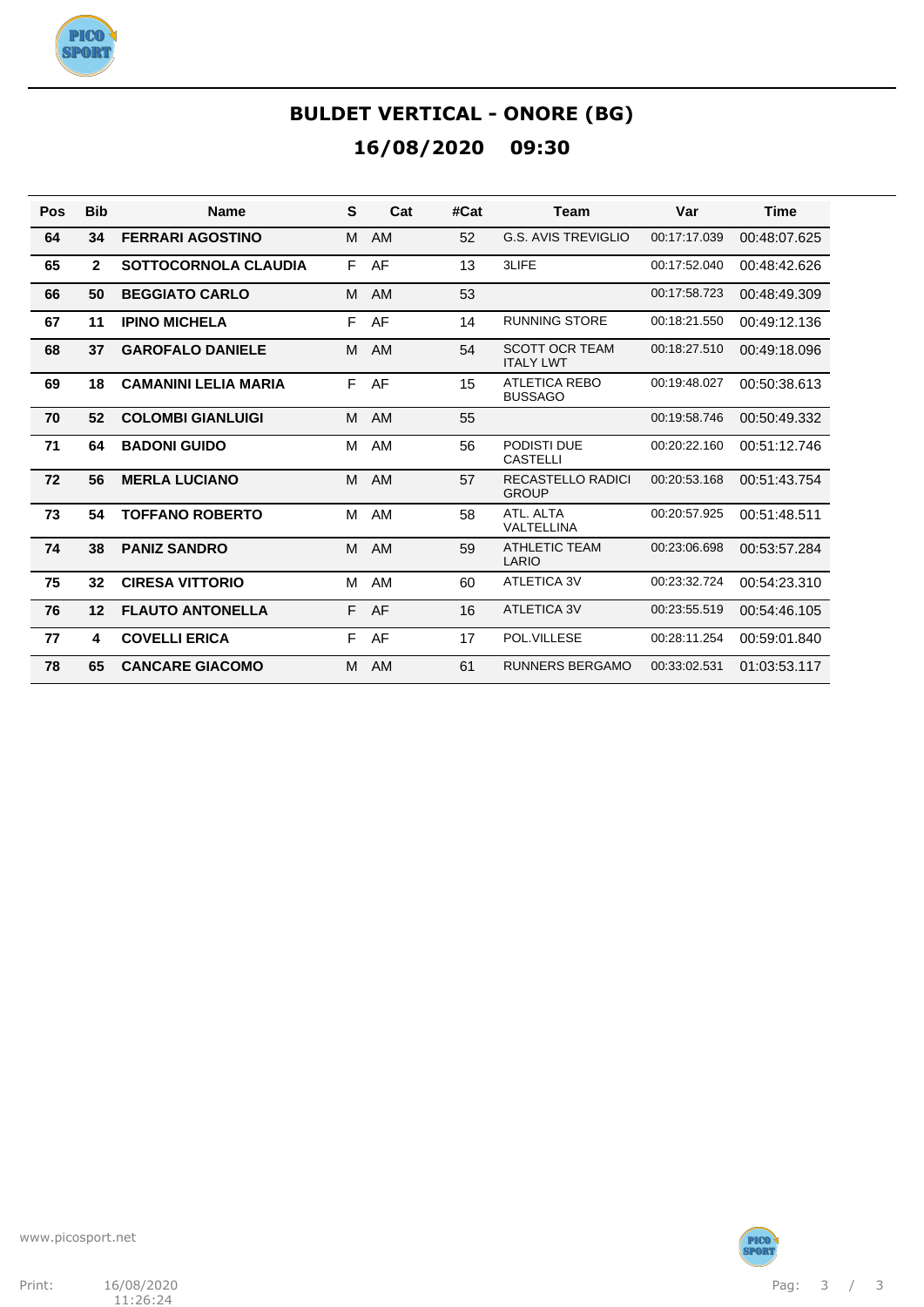

|                |       | M                                  |   |     |                |                                            |              |              |
|----------------|-------|------------------------------------|---|-----|----------------|--------------------------------------------|--------------|--------------|
| Pos            | # Bib | Name                               | S | Cat | #Cat           | <b>Team</b>                                | Var          | <b>Time</b>  |
| $\mathbf{1}$   | 147   | <b>LOLLO ANTONINO</b>              | М | AM  | $\mathbf{1}$   | ATLETICA BERGAMO<br>1959 ORIO CENTER       |              | 00:30:50.586 |
| $\overline{2}$ | 48    | <b>ACQUISTAPACE ANDREA</b>         | М | AM  | 2              | <b>AMICI MADONNA</b><br><b>NEVE LAGUNC</b> | 00:00:28.571 | 00:31:19.157 |
| 3              | 149   | <b>BRASI JACOPO</b>                | м | AM  | 3              | ATL. RODENGO<br>SAIANO MICO                | 00:00:31.754 | 00:31:22.340 |
| $\overline{4}$ | 150   | <b>PASINI FABIO</b>                | М | AM  | 4              | LA RECASTELLO<br><b>RADICI GROUP</b>       | 00:00:58.506 | 00:31:49.092 |
| 5              | 61    | <b>BARBENI MASSIMO</b>             | м | AM  | 5              | LA RECASTELLO<br><b>RADICI GROUP</b>       | 00:02:23.282 | 00:33:13.868 |
| 6              | 142   | <b>ZANGA MARCO</b>                 | м | AM  | 6              | <b>GAAREN #BEAHERO</b>                     | 00:02:49.506 | 00:33:40.092 |
| $\overline{7}$ | 58    | <b>ZANI MANUEL</b>                 | м | AM  | $\overline{7}$ | <b>GS OROBIE</b>                           | 00:03:09.059 | 00:33:59.645 |
| 8              | 148   | <b>BONALDI SERGIO</b>              | м | AM  | 8              | <b>SERIM</b>                               | 00:03:11.230 | 00:34:01.816 |
| 9              | 145   | <b>ARRIGONI LUCA</b>               | м | AM  | 9              | <b>SERIM</b>                               | 00:03:13.989 | 00:34:04.575 |
| 10             | 70    | <b>MAZZOCCHI DAVIDE</b>            | М | AM  | 10             | HUNDER UP SKY<br><b>TEAM</b>               | 00:03:16.794 | 00:34:07.380 |
| 11             | 140   | <b>GELMI ALESSANDRO</b>            | м | AM  | 11             | U.S.MALONNO                                | 00:03:19.004 | 00:34:09.590 |
| 12             | 55    | <b>BONACORSI MIRCO</b>             | м | AM  | 12             |                                            | 00:03:24.266 | 00:34:14.852 |
| 13             | 146   | TANARA MATTIA                      | м | AM  | 13             | TEAM SCOTT SPORT<br><b>ITALIA</b>          | 00:03:32.239 | 00:34:22.825 |
| 14             | 49    | <b>MERLINI MAURIZIO</b>            | м | AM  | 14             | <b>ALTITUDE RACE</b>                       | 00:04:36.043 | 00:35:26.629 |
| 15             | 45    | MAZZUCCHELLI GIACOMO               | м | AM  | 15             | <b>US MALONNO</b>                          | 00:04:41.046 | 00:35:31.632 |
| 16             | 141   | ANTONELLI ROBERTO                  | м | AM  | 16             | <b>ALTITUDE RACE</b>                       | 00:04:57.933 | 00:35:48.519 |
| 17             | 139   | LIZZOLI LUCA                       | М | AM  | 17             | <b>CENTRO ATLETI</b><br><b>LIZZOLI</b>     | 00:05:23.489 | 00:36:14.075 |
| 18             | 136   | <b>NORIS ANDREA</b>                | м | AM  | 18             | POOL ATLETICA ALTA<br>VALSERIANA           | 00:05:33.502 | 00:36:24.088 |
| 19             | 137   | <b>CAPELLI LEONARDO</b>            | м | AM  | 19             |                                            | 00:05:40.251 | 00:36:30.837 |
| 20             | 36    | <b>INVERNIZZI OSCAR</b>            | м | AM  | 20             | <b>SERIM</b>                               | 00:06:02.555 | 00:36:53.141 |
| 21             | 143   | <b>LIZZOLI FAUSTO</b>              | м | AM  | 21             | <b>CENTRO ATLETI</b><br>LIZZOLI            | 00:06:15.467 | 00:37:06.053 |
| 22             | 144   | <b>BELTRAMI CARLO</b>              | м | AM  | 22             | LA RECASTELLO<br><b>RADICI GROUP</b>       | 00:06:57.698 | 00:37:48.284 |
| 23             | 72    | <b>SCURO VINCENZO</b>              | м | AM  | 23             | G.P. SOLVE'                                | 00:06:58.249 | 00:37:48.835 |
| 24             | 66    | <b>RIZZI PIERO</b>                 | М | AM  | 24             | <b>LIBERO</b>                              | 00:07:00.276 | 00:37:50.862 |
| 25             | 69    | <b>VISINI MATTEO</b>               | М | AM  | 25             | HUNDER UP SKY<br>TEAM                      | 00:07:18.503 | 00:38:09.089 |
| 26             | 62    | SPENDOLINI SANDRO                  | М | AM  | 26             | ANGOLO MOUNTAIN<br><b>RUNNING</b>          | 00:07:30.280 | 00:38:20.866 |
| 27             | 44    | <b>BONALDI RUBEN</b>               | М | AM  | 27             | G.S. OROBIE                                | 00:08:12.287 | 00:39:02.873 |
| 28             | 47    | <b>BORDANZI STEFANO</b>            | М | AM  | 28             | ATLETICA 3V                                | 00:08:24.562 | 00:39:15.148 |
| 29             | 74    | CALUFETTI PIETRO<br><b>GIACOMO</b> | М | AM  | 29             | U.S. MALONNO                               | 00:08:32.241 | 00:39:22.827 |
| 30             | 51    | <b>BERTOCCHI SIMONE</b>            | М | AM  | 30             | ANGOLO MOUNTAIN<br><b>RUNNING</b>          | 00:09:16.290 | 00:40:06.876 |

www.picosport.net

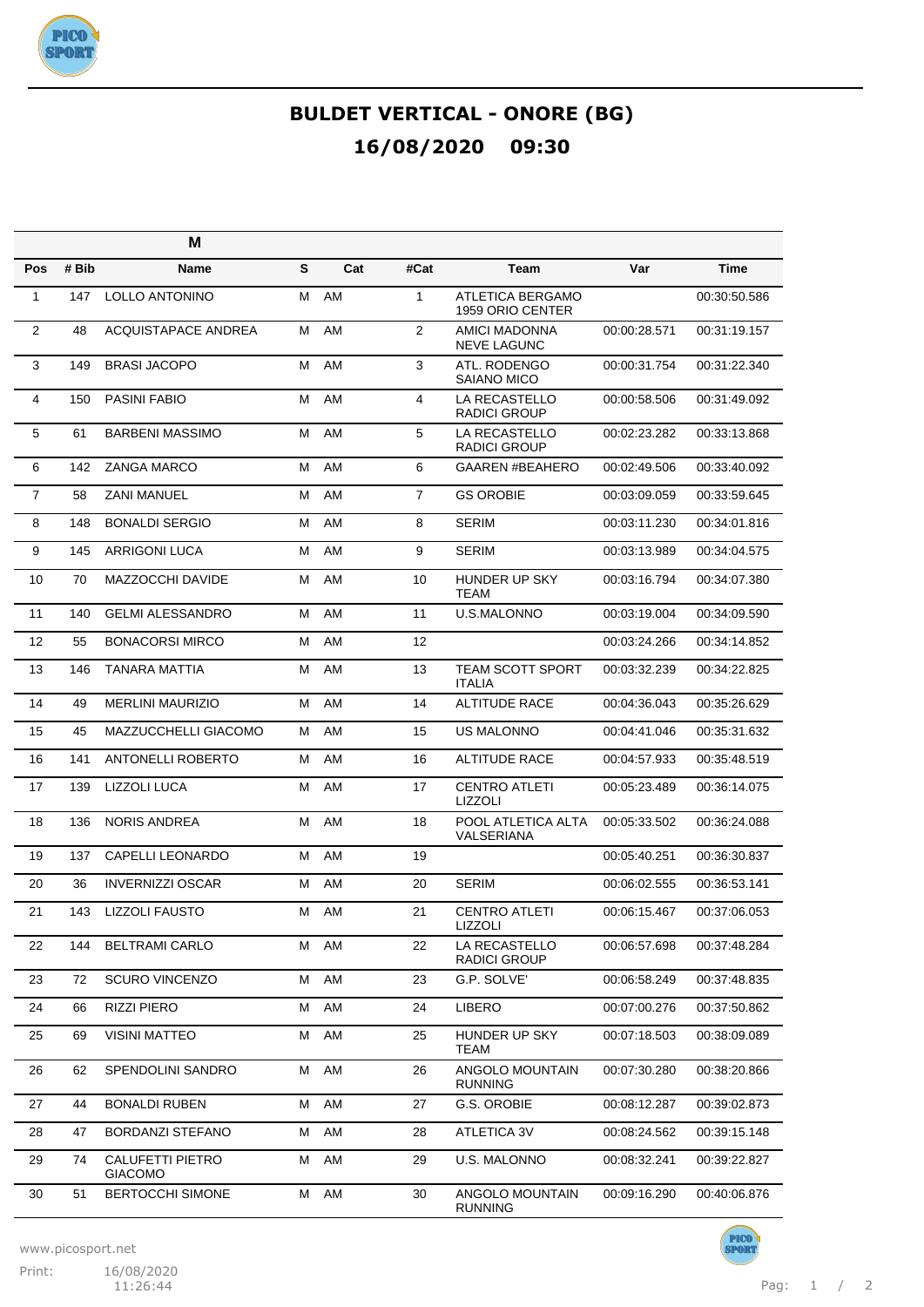

| 31 | 29 | <b>GIUDICI TARCISIO</b>    | м | AM | 31 | <b>G.S. MARINELLI</b>                     | 00:09:47.544 | 00:40:38.130 |
|----|----|----------------------------|---|----|----|-------------------------------------------|--------------|--------------|
| 32 | 30 | <b>DENTELLA FILIPPO</b>    | м | AM | 32 | ASD GAN NEMBRO                            | 00:09:49.547 | 00:40:40.133 |
| 33 | 57 | LIGUORI RENATO             | м | AM | 33 | <b>VILLESE RUNNING</b>                    | 00:10:02.525 | 00:40:53.111 |
| 34 | 27 | <b>VALSECCHI GIULIO</b>    | м | AM | 34 | RUNNERS BERGAMO                           | 00:10:12.800 | 00:41:03.386 |
| 35 | 68 | ROBECCHI GIORGIO           | м | AM | 35 | LA RECASTELLO<br>RADICI GROUP             | 00:10:50.985 | 00:41:41.571 |
| 36 | 28 | <b>CAPELLI MARCO LUIGI</b> | М | AM | 36 | ATL. MARATHON<br>ALMENNO S.S.             | 00:11:27.533 | 00:42:18.119 |
| 37 | 42 | BERTOLAZZI MARCELLO        | м | AM | 37 |                                           | 00:11:52.791 | 00:42:43.377 |
| 38 | 31 | <b>SCHENA ANGELO</b>       | м | AM | 38 |                                           | 00:12:23.036 | 00:43:13.622 |
| 39 | 35 | <b>BAGGI ANGELO</b>        | М | AM | 39 | <b>ATLETICA VALLE</b><br><b>IMAGNA</b>    | 00:13:01.295 | 00:43:51.881 |
| 40 | 33 | ROSSAINI DAVIDE            | м | AM | 40 | <b>GSA SOVERE</b>                         | 00:13:17.050 | 00:44:07.636 |
| 41 | 46 | FORCELLA STEFANO           | м | AM | 41 | POL.VILLESE                               | 00:13:23.289 | 00:44:13.875 |
| 42 | 41 | <b>CHIARI WALTER</b>       | м | AM | 42 | ATLETICA 3V                               | 00:13:54.026 | 00:44:44.612 |
| 43 | 73 | CALVETTI LUCIANO           | М | AM | 43 | <b>U.S. MALONNO</b>                       | 00:14:04.678 | 00:44:55.264 |
| 44 | 59 | <b>MARCOZZI MANRICO</b>    | м | AM | 44 | ATLETICA 3V                               | 00:14:20.501 | 00:45:11.087 |
| 45 | 53 | <b>ANCELSTI MARINO</b>     | м | AM | 45 | ATLETICA 3V                               | 00:14:28.767 | 00:45:19.353 |
| 46 | 26 | <b>VITALI LUCA</b>         | м | AM | 46 | <b>CENTRO ATLETI</b><br>LIZZOLI           | 00:14:57.297 | 00:45:47.883 |
| 47 | 39 | <b>FRANCHINI GABRIELE</b>  | м | AM | 47 |                                           | 00:14:58.279 | 00:45:48.865 |
| 48 | 40 | <b>BUGINI CARLO</b>        | М | AM | 48 |                                           | 00:15:21.289 | 00:46:11.875 |
| 49 | 67 | CHIAPPA ALESSANDRO         | М | AM | 49 | <b>CARVICO SKY</b><br><b>RUNNING</b>      | 00:16:02.427 | 00:46:53.013 |
| 50 | 63 | <b>SILVA MARIO</b>         | м | AM | 50 | <b>GAAREN #BEAHERO</b>                    | 00:16:07.696 | 00:46:58.282 |
| 51 | 71 | TORCHITTI VITTORIO         | м | AM | 51 | RECASTELLO RADICI<br><b>GROUP</b>         | 00:16:51.914 | 00:47:42.500 |
| 52 | 34 | FERRARI AGOSTINO           | м | AM | 52 | <b>G.S. AVIS TREVIGLIO</b>                | 00:17:17.039 | 00:48:07.625 |
| 53 | 50 | <b>BEGGIATO CARLO</b>      | м | AM | 53 |                                           | 00:17:58.723 | 00:48:49.309 |
| 54 | 37 | <b>GAROFALO DANIELE</b>    | м | AM | 54 | <b>SCOTT OCR TEAM</b><br><b>ITALY LWT</b> | 00:18:27.510 | 00:49:18.096 |
| 55 | 52 | <b>COLOMBI GIANLUIGI</b>   | М | AM | 55 |                                           | 00:19:58.746 | 00:50:49.332 |
| 56 | 64 | <b>BADONI GUIDO</b>        | Μ | AM | 56 | PODISTI DUE<br><b>CASTELLI</b>            | 00:20:22.160 | 00:51:12.746 |
| 57 | 56 | <b>MERLA LUCIANO</b>       | Μ | AM | 57 | RECASTELLO RADICI<br><b>GROUP</b>         | 00:20:53.168 | 00:51:43.754 |
| 58 | 54 | <b>TOFFANO ROBERTO</b>     | М | AM | 58 | ATL. ALTA<br>VALTELLINA                   | 00:20:57.925 | 00:51:48.511 |
| 59 | 38 | PANIZ SANDRO               | М | AM | 59 | <b>ATHLETIC TEAM</b><br>LARIO             | 00:23:06.698 | 00:53:57.284 |
| 60 | 32 | <b>CIRESA VITTORIO</b>     | М | AM | 60 | <b>ATLETICA 3V</b>                        | 00:23:32.724 | 00:54:23.310 |
| 61 | 65 | CANCARE GIACOMO            | Μ | AM | 61 | RUNNERS BERGAMO                           | 00:33:02.531 | 01:03:53.117 |